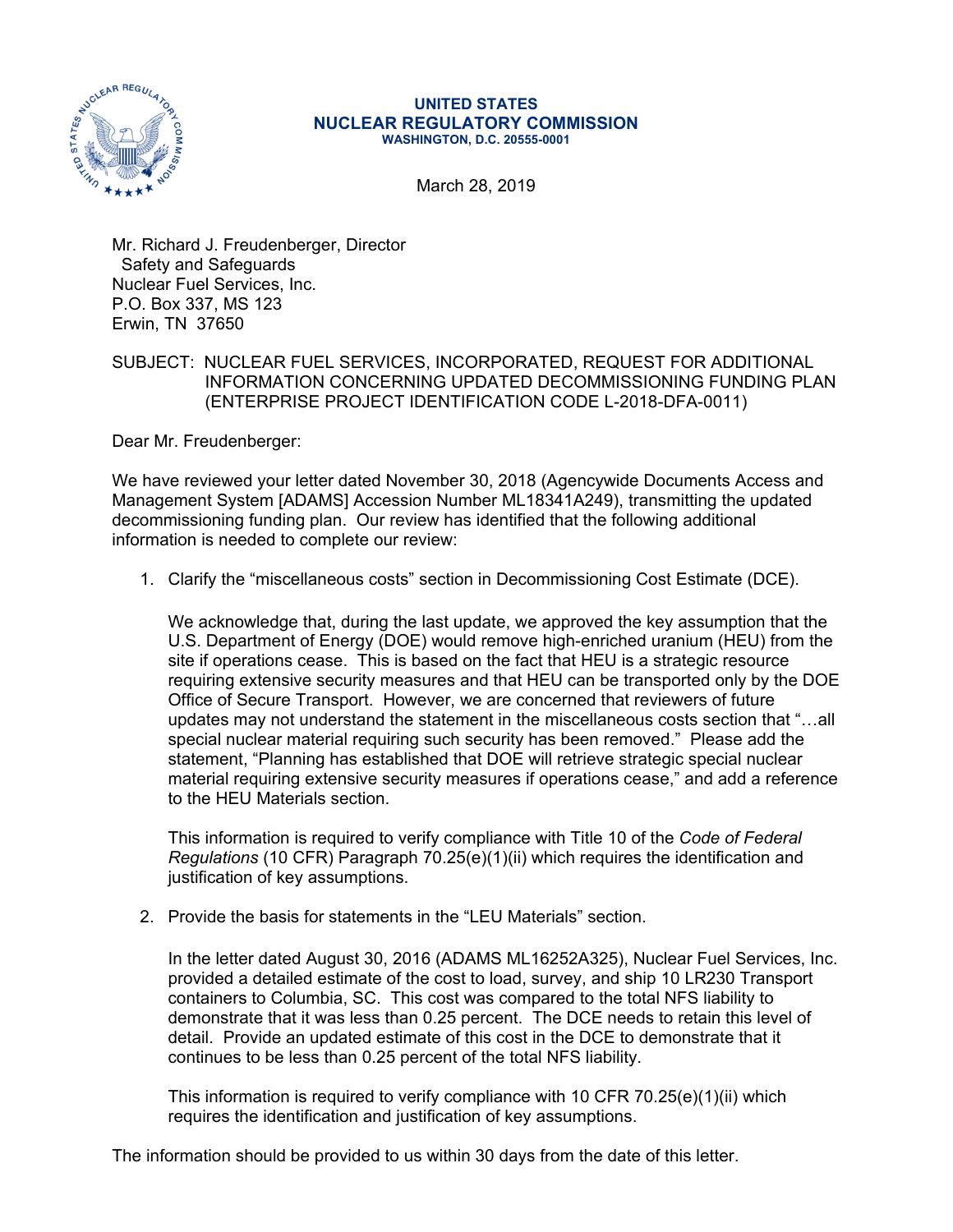In accordance with 10 CFR Section 2.390 of the U.S. Nuclear Regulatory Commission's (NRC's) "Agency Rules of Practice and Procedure," a copy of this letter will be available electronically for public inspection in the NRC Public Document Room or from ADAMS. ADAMS is accessible from the NRC Web site at http://www.nrc.gov/reading-rm/adams.html.

If you have any questions concerning this letter, please contact me at (301) 415-7506, or via e-mail to Kevin.Ramsey@nrc.gov.

Sincerely,

*/RA/* 

 Kevin M. Ramsey, Senior Project Manager Fuel Facility Licensing Branch Division of Fuel Cycle Safety, Safeguards, and Environmental Review Office of Nuclear Material Safety and Safeguards

Docket No. 70-143 License No. SNM-124

cc: T. Knowles, NFS